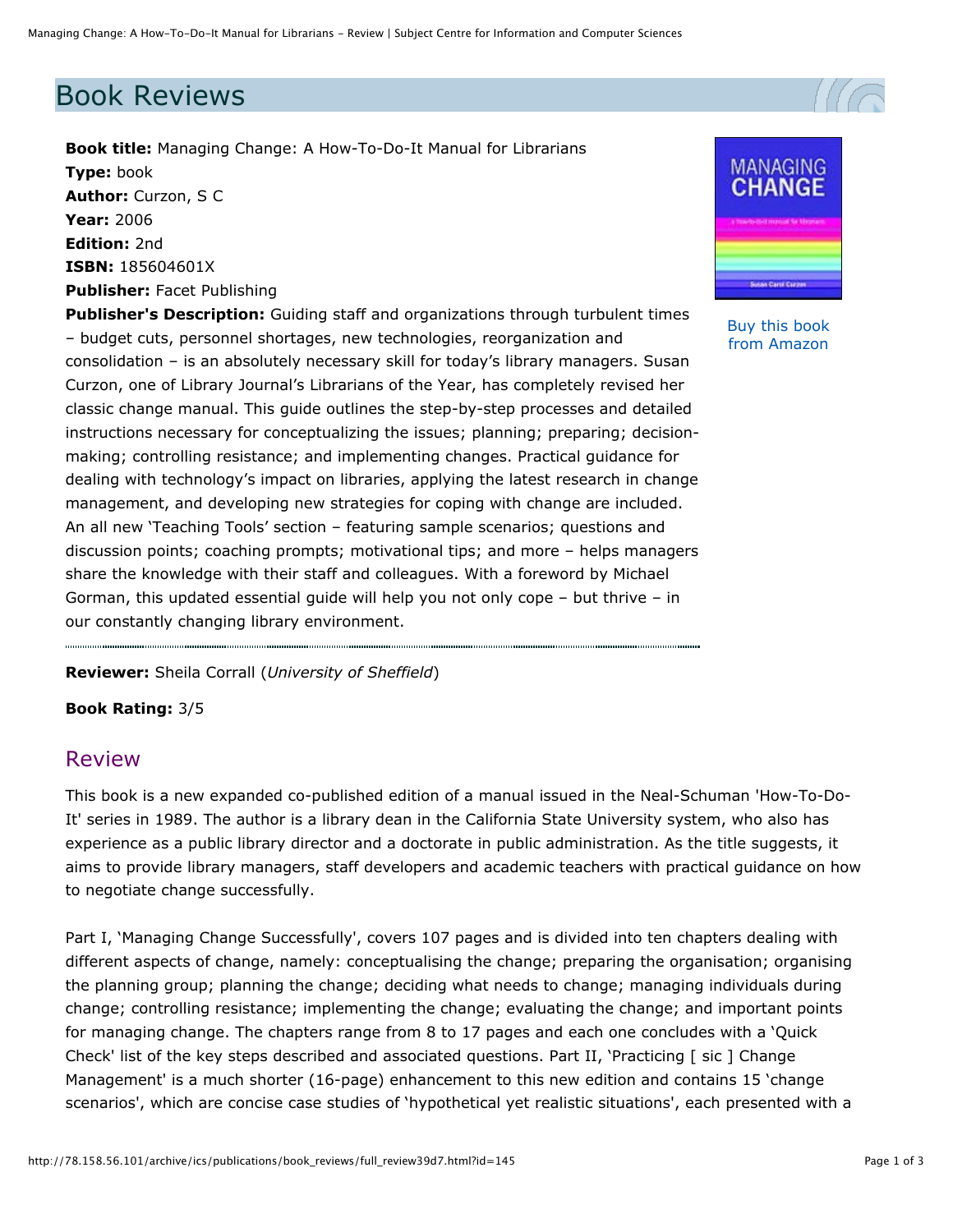set of questions intended to serve as discussion points or coaching prompts. The book concludes with a very short index (70 terms occupying just over one page). There are no references or bibliography.

The first part of the book follows a standard 'step-by-step' format. The preliminary pages provide a graphic overview in the form of a cyclical model, followed by a summary of the steps described and discussed in each chapter. The chapters contain between three and nine steps each, which are then broken down into sub-sections headed by questions. The step-by-step layout makes it easy to navigate the text and serves a useful purpose in encouraging readers to think through their approach before acting. However, the model suits some aspects of change management better than others and in a few places the use of steps seems particularly inappropriate; for example, the 'steps' suggested for preparing the organisation for change include 'Listen to the staff', 'Respect the staff', 'Maintain a healthy balance between tasks and people' and 'Be collegial', which really need to be managed simultaneously, rather than sequentially. Recent thinking on change management has tended to move away from the notion of change as an orderly, linear process with a defined end-point, seeing it rather as a spiral, which is more open-ended and often chaotic. The formulaic presentation of the subject matter here does not support that view and although the author refers to 'constant change in a constantly changing environment' in her Preface, she arguably does not do enough to reinforce that message in the rest of the book.

Two surprising features are the scant treatment of technological change (although it is flagged as a change driver in the Preface) and the complete absence of any references to established theories and models of change management. Technological change gets a mere three sentences in Chapter 1, which notes (glibly) that it 'tends to be a very complex change because technical expertise, as well as knowledge of the management of change, is needed'. One scenario in Part II deals with an IT-related issue (the problem of users viewing pornography in the library) but much more could – and should – have been said on this subject, bearing in mind the mission-critical nature of technology in libraries, the multiple goals and differing expectations typically associated with IT-related change, its ripple effects and potential impact on library users, training implications, partnership dimensions and the range of implementation strategies adopted (eg pilot, phased, cut-over and parallel running).

While accepting that this book is pitched as a practical guide, comparable texts, such as Gallacher's (1999) Know How Guide , draw explicitly and effectively on both academic and professional literature on change management and there are several points in this book where relevant theory could usefully have informed and supported discussion: for example, Chapter 1 mentions 'conflicting forces affecting change', but does not suggest Force Field Analysis as a framework; and Chapter 3 argues the need for a 'systems perspective', but does not cite Senge or any other writers promoting this perspective.

The change scenarios in Part II are predominantly set in public and academic libraries of various types, with only one special (engineering firm) library included. This section offers useful material suitable for group discussion, role plays or individual assignments for practitioners or students of library and information management. The cases are thoughtfully constructed to illustrate different aspects of change management and their brevity makes them well-suited to a classroom situation. They include a few classic strategic-level change situations, such as dealing with a sudden budget cut, turning around a poorly performing library and responding to the proposed outsourcing of a whole service, as well as tackling performance issues in cataloguing and reference work. However other examples are rather narrowly focused on dealing with unacceptable behaviours of individual staff or library users, which